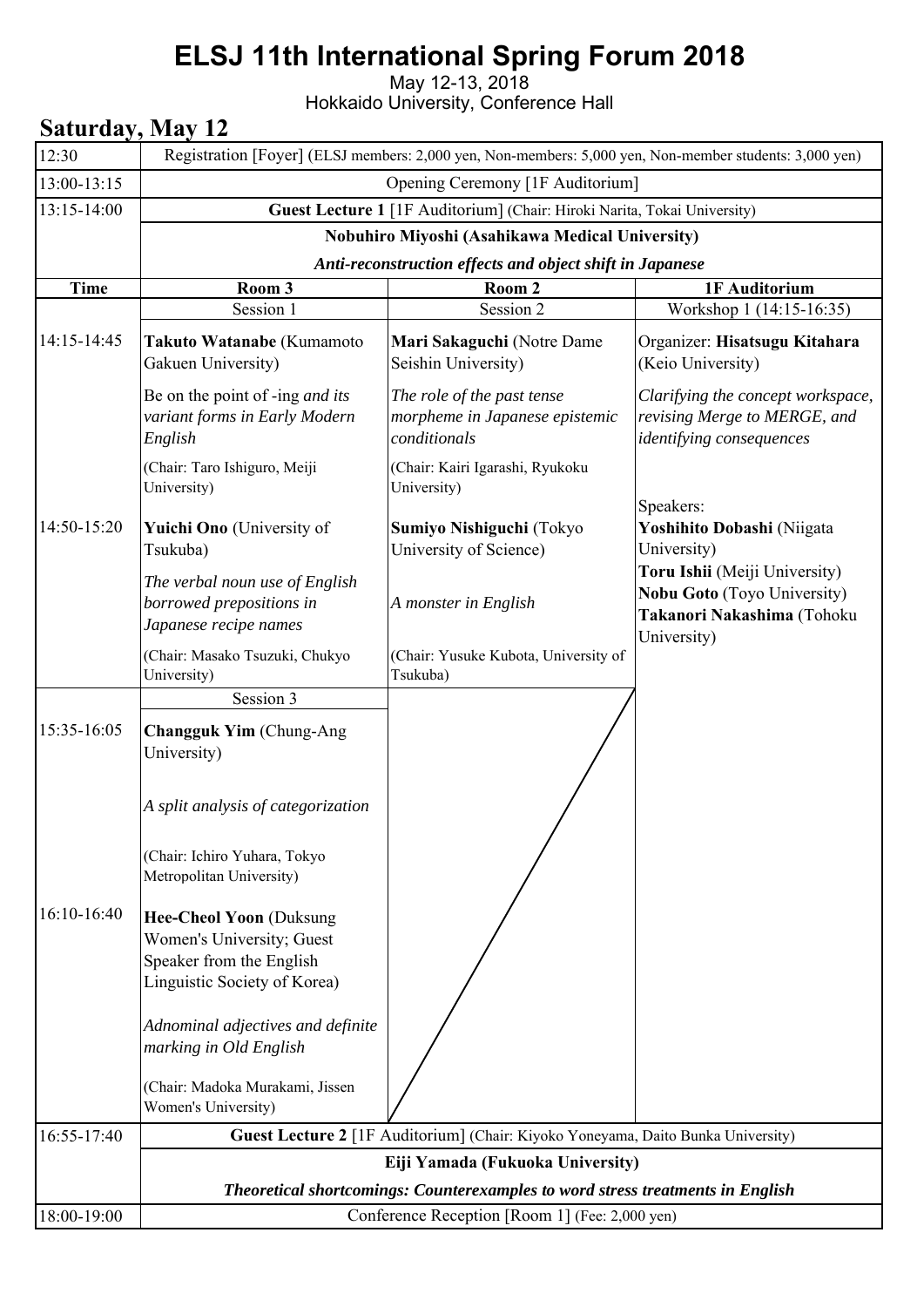## **Sunday, May 13**

| <b>Time</b> | Room 1                                                                                                    | Room 3                                                                                                                                                   | 1F Auditorium                                                                 |  |  |
|-------------|-----------------------------------------------------------------------------------------------------------|----------------------------------------------------------------------------------------------------------------------------------------------------------|-------------------------------------------------------------------------------|--|--|
|             | Session 4                                                                                                 | Session 5                                                                                                                                                | Workshop 2 (9:30-11:50)                                                       |  |  |
| 9:30-10:00  | Masatoshi Honda (University of<br>Tsukuba)                                                                | Takayuki Konishi and Mariko<br>Kondo (Waseda University)                                                                                                 | Organizer: Yusuke Kubota<br>(University of Tsukuba)                           |  |  |
|             | Copy raising, evidentiality and<br>island effects<br>(Chair: Hiroki Narita, Tokai                         | Orthographic influence on L2<br>vowel quality; The case of English<br>reduced vowels by native speakers<br>of Japanese<br>(Chair: Kiyoko Yoneyama, Daito | Using treebanks for linguistic<br>research                                    |  |  |
|             | University)                                                                                               | <b>Bunka University)</b>                                                                                                                                 | Speakers:                                                                     |  |  |
| 10:05-10:35 | Siyang Xia (Nagoya University)                                                                            | <b>Clay Williams</b> (Akita<br>International University)                                                                                                 | Misato Ido (National Institute for<br>Japanese Language and<br>Linguistics)   |  |  |
|             | On the historical development of<br>floating quantifiers in English                                       | Correlations between proficiency<br>and masked priming facilitation in<br>Japanese learners of English                                                   | Ayaka Suzuki (National Institute<br>for Japanese Language and<br>Linguistics) |  |  |
|             | (Chair: Madoka Murakami, Jissen<br>Women's University)                                                    | (Chair: Masako Tsuzuki, Chukyo<br>University)                                                                                                            | Nobuyoshi Miyoshi (University<br>of Tsukuba)                                  |  |  |
|             | Session 6                                                                                                 | Session 7                                                                                                                                                |                                                                               |  |  |
| 10:45-11:15 | Shin-ichi Tanigawa (Nagasaki<br>University)                                                               | Hiroko Shikano (Jichi Medical<br>University) and Miki Sugisaki<br>(Japan Women's University)                                                             |                                                                               |  |  |
|             | Eliminating string-vacuous<br>movement: C-deletion and<br>phasehood inheritance                           | How speakers use "nanka" in<br>quasi-internal monologues during<br>interactional discourses                                                              |                                                                               |  |  |
|             | (Chair: Taichi Nakamura, University<br>of Fukui)                                                          | (Chair: Tomoko Endo, Seikei<br>University)                                                                                                               |                                                                               |  |  |
| 11:20-11:50 | Jun Omune (Kansai Gaidai<br>University)                                                                   | Akitaka Yamada (Georgetown<br>University)                                                                                                                |                                                                               |  |  |
|             | Labeling and feature sharing in<br>wh-in-situ questions                                                   | Expressiveness from a Bayesian<br>perspective                                                                                                            |                                                                               |  |  |
|             | (Chair: Norimi Kimura, Hirosaki<br>University)                                                            | (Chair: Kaori Hata, Osaka University)                                                                                                                    |                                                                               |  |  |
| 11:55-13:05 | <b>Poster Session</b> [Foyer]                                                                             |                                                                                                                                                          |                                                                               |  |  |
| 13:10-13:55 | Guest Lesture 3 [1F Auditorium] (Chair: Toru Suzuki, Yamagata University)                                 |                                                                                                                                                          |                                                                               |  |  |
|             | Naoyuki Ono (Tohoku University)<br>Lexical creativity: Contrastive focus reduplication and constructional |                                                                                                                                                          |                                                                               |  |  |
|             |                                                                                                           |                                                                                                                                                          |                                                                               |  |  |
|             | reduplication                                                                                             |                                                                                                                                                          |                                                                               |  |  |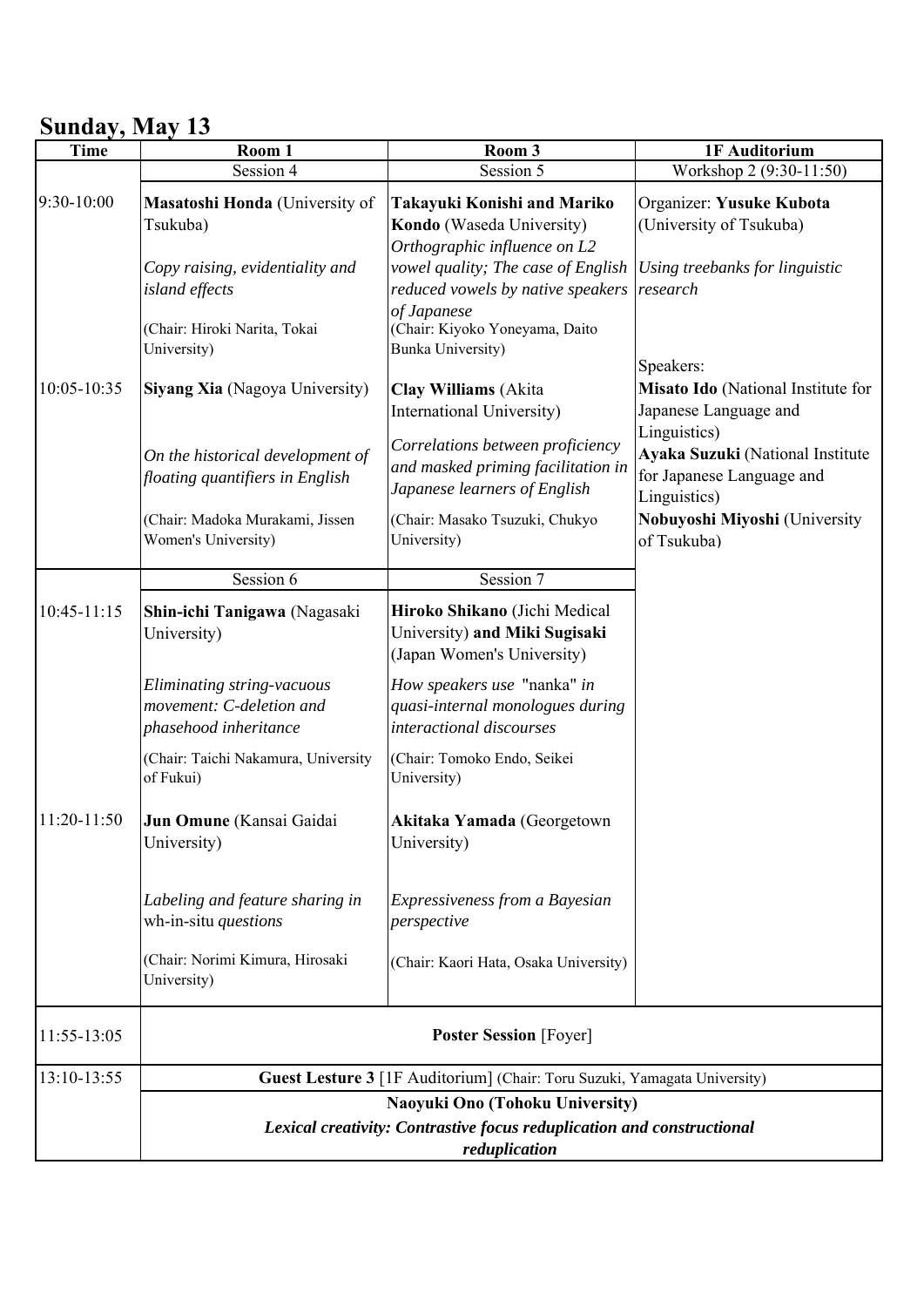| <b>Time</b> | Room 1                                                               | Room 3                                                                        | 1F Auditorium |  |
|-------------|----------------------------------------------------------------------|-------------------------------------------------------------------------------|---------------|--|
|             | Session 8                                                            | Session 9                                                                     |               |  |
| 14:10-14:40 | Norimasa Hayashi (Kyushu<br>University)                              | Masaki Yasuhara (Ibaraki<br>University)                                       |               |  |
|             | The structure of free relatives and<br>decomposition of wh operators | Break a branch off a tree: An<br>account based on further<br>specification    |               |  |
|             | (Chair: Taichi Nakamura, University<br>of Fukui)                     | (Chair: Kairi Igarashi, Ryukoku<br>University)                                |               |  |
| 14:45-15:15 | Katsuya Sugiura (Aichi Gakuin<br>University)                         | Hsiao-hung Iris Wu (National<br>Taiwan Normal University)                     |               |  |
|             | A generative analysis of reduced<br>relative clauses in English      | Some comparative notes on<br>ditransitive verbs and argument<br>structure     |               |  |
|             | (Chair: Norimi Kimura, Hirosaki<br>University)                       | (Chair: Mikinari Matsuoka, University<br>of Yamanashi)                        |               |  |
| 15:30-16:15 |                                                                      | Guest Lesture 4 [1F Auditorium] (Chair: Yusuke Kubota, University of Tsukuba) |               |  |
|             | <b>Robert Levine (Ohio State University)</b>                         |                                                                               |               |  |
|             | 'Biolinguistics': Some foundational problems                         |                                                                               |               |  |

## **Posters (in alphabetical order)**

- 1. Eriko Hirasaki (Kwansei Gakuin University): *Movement and its restriction in terms of argumenthood*
- 2. Reika Sakurada (Japan Women's University): *How the speakers create the common ground with audience in TED Talks?*
- 3. Norio Suzuki (Kobe Shinwa Women's University): *What to do with PGs in Japanese: An anti-lexicalist approach*
- 4. Chyan-an Arthur Wang (Chung Yuan Christian University): *A hybrid analysis of multiple sluicing in Mandarin Chinese*
- 5. Takaya Yamaguchi (Kobe University): *Reconsidering subject raising in Japanese -From a perspective of agentivity-*
- 6. Shuto Yamamura (University of Tsukuba): *Focus-based licensing analysis of NP-ellipsis in English*
- 7. Yusuke Yoda (Toyo Gakuen University): *A spanning approach to quantifier in classifier languages*